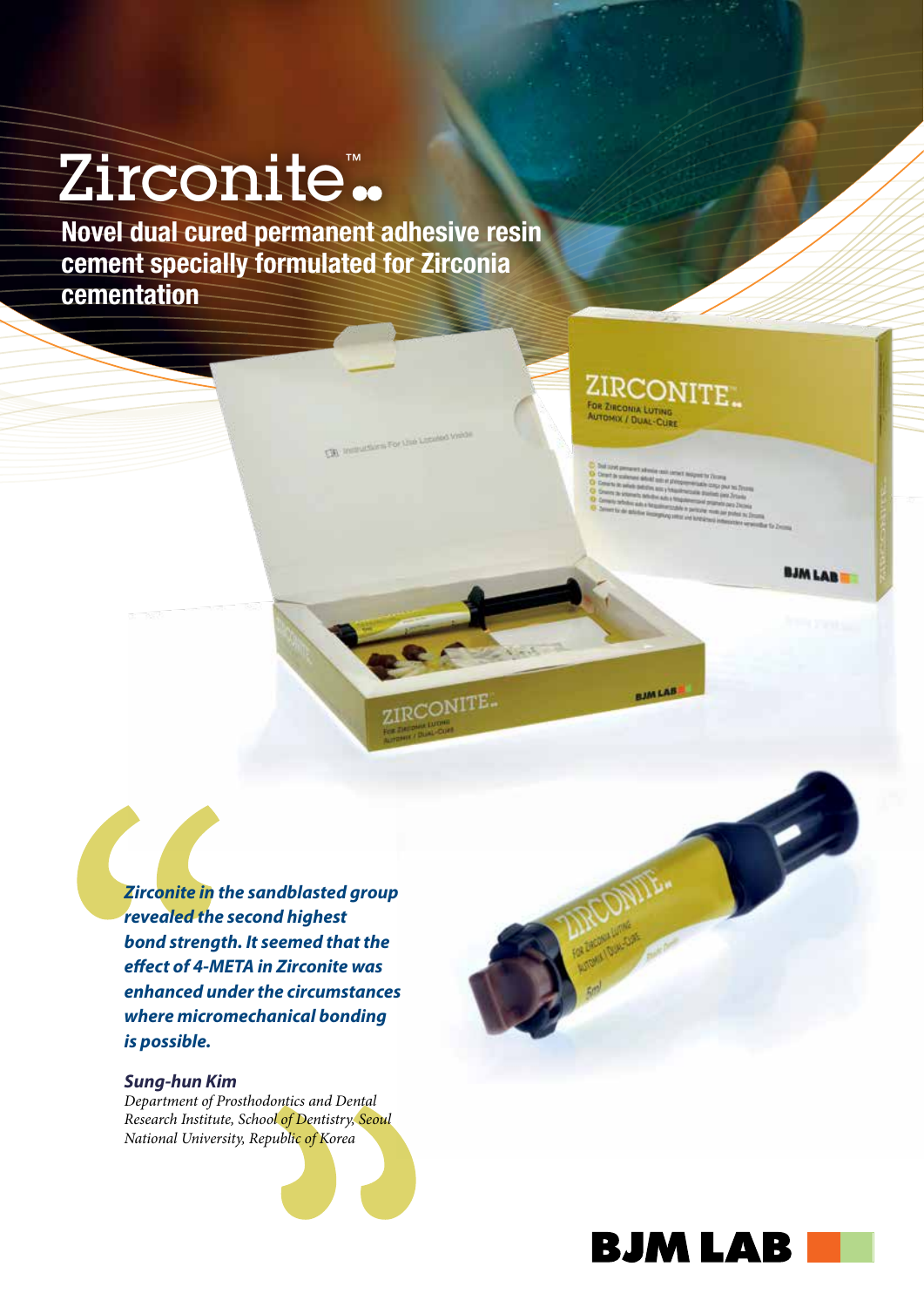# Zirconite™

Novel dual cured permanent adhesive resin cement specially formulated for Zirconia cementation

• Permanent cementation of Ceramic and Zirconia restorations.

#### **Properties**

- Dual-cured, radiopaque, permanent resin cement in a convenient Automix syringe.
- Self-etch, self-adhering resin cement does not require etching, priming or bonding of tooth surface, prior to cementation.
- No pre-treatment of the intaglio surface of the restoration is necessary when using this self-adhering resin cement.
- Superior retention and total margin integrity.
- Forms an excellent bond with Zirconium, porcelain, metal alloys and tooth structure.
- Does not affect the shade of translucent crowns.
- Self-cured cement which you can light-cure for an immediate set and extra strength at the margins.
- Radiopaque–Easily seen in radiograph.
- 2 Shades: Dentin & Translucent.
- Virtually neither taste nor odor Increased patient comfort.

#### Scientific Papers

- 1. Testing of crowns retention to various abutments utilizing different cements, K. Lizenboim, B. Zalsman, I. Suvorov and A. Suvorov, Program Number 79, PEF-IADR Congress, London, UK, 2008.
- 2. The effect of preparation order on the crystal structure of yttria-stabilized tetragonal zirconia polycrystal and the shear bond strength of dental resin cements, J. Moon, A. Kim, J. Lee, S. Ha, Y. Choi, Dental Materials, p. 651-663, Volume 27, 2011.
- **3.**Comparing of Color Stability of Adhesive Resin Cements, A. Suvorov, B. Zalsman, K. Kizenboim, A. Valdman and I. Suvorov, Program Number 0120, PER-IADR Congress, Jerusalem, Israel, 2016.
- 4. Clinical evaluation by the Dental Advisor, October 2016.
- **5.** The effect of monolithic zirconia thickness on the degree of conversion of dental resin cements: ATR-FTIR spectroscopic analysis, Banu Çukurluöz Bayındıra, Secil Karakoca Nemlia, Sevgi Haman Bayarıb, Bilge Turhan Bala, Vibrational Spectroscopy, Volume 86, September 2016, Pages 212-217.

#### Technical Data

| Compressive strength                      | > 150 MPa       |
|-------------------------------------------|-----------------|
| Flexural strength                         | > 100 MPa       |
| <b>Hardness by Barcol</b>                 | 80              |
| Water sorption                            | $8 \mu g/mm3$   |
| Solubility                                | 1 $\mu q/mm^3$  |
| Shear Bond Strength to Zirconia           | $>15$ MPa       |
| Shear Bond Strength to UnEtched Dentin    | $>10$ MPa       |
| Shear Bond Strength to Lithium DiSilicate | > 20 MPa        |
| <b>Film thickness</b>                     | $10 \mu m$      |
| Radiopacity, % Aluminium                  | 250             |
| pH                                        | $~\sim$ 7       |
| Dimensional Change on Polymerization      | $3 - 4 %$       |
| Working Time (in ambient light & temp):   | $1.5 - 3.5$ min |
| Setting Time (in oral temperature):       | $2.5 - 4.5$ min |
| Compatible with halogen light             | Yes             |
| Compatible with Plasma ark light lamp     | Yes             |
| Compatible with LED                       | Yes             |
| <b>Shelf Life</b>                         | 2 Years         |

#### Packaging & Order Information

#### • Item # 400050

*Methods.* One-hundred fifty pre-sintered Y-TZP cylinders ( $\emptyset$  9 mm  $\times$  13.5 mm) were prepared and divided into three groups (control group, SBS group and SAS group). Specimens in control group were not treated. Specimens in SBS group were sandblasted and then densely sintered, and specimens in SAS group were sintered in advance, and then sandblasted. The specimens were analyzed by X-ray diffractometry, confocal laser scanning microscopy and Energy dispersive X-ray spectroscopy before and after sandblasting. All specimens were embedded in polytetrafluoroethylene (PTFE) molds using PMMA and each group was divided into five subgroups. The mixed resin cements (Clearfil SA luting cement, Zirconite, Superbond C&B, Rely-X Unicem, and Multilink) were placed onto the Y-TZP surfaces using PTFE molds with Ø 3 mm × 3 mm, followed by storage in distilled water at 37 ℃ for 24 h, and thermocycling (5000 cycles at 5 ◦C and 55 ◦C with a 30 s dwelling time). All specimens were tested for the shear bond strengths with a universal testing machine, and fractured surfaces were evaluated by SEM. Statistical analysis was performed using one-way ANOVA and Scheffé

- 1 Automix Syringe 5ml of Zirconite Dentin
- 1 Mixing Pad
- 10 Automix Syringe Mix Tips
- 10 Intraoral Angular Tips, Size Fine
- 10 Intraoral Angular Tips, Size Long XX-Fine

#### • Item # 400050TR

- 1 Automix Syringe 5ml of Zirconite Translucent
- 1 Mixing Pad
- 10 Automix Syringe Mix Tips
- 10 Intraoral Angular Tips, Size Fine
- 10 Intraoral Angular Tips, Size Long XX-Fine





#### **Indications**

available at www.sciencedirect.com



journal homepage: www.intl.elsevierhealth.com/journals/dema

## The effect of preparation order on the crystal structure of yttria-stabilized tetragonal zirconia polycrystal and the shear bond strength of dental resin cements

## *Ji-eun Moona, Sung-hun Kima*,∗*, Jai-bong Lee a, Seung-ryong Hab, Yu-sung Choi <sup>c</sup>*

<sup>a</sup> *Department of Prosthodontics and Dental Research Institute, School of Dentistry, Seoul National University, 275-1, Yeongeon-dong, Jongno-gu, Seoul, Republic of Korea*

<sup>b</sup> *Department of Dentistry, School of Medicine, Ajou University, Suwon, Republic of Korea*

<sup>c</sup> *Department of Prosthodontics, College of Dentistry, Dankook University, Cheonan, Republic of Korea*

### article info

# **ABSTRACT**

*Article history:* Received 9 June 2010 Received in revised form 11 March 2011 Accepted 28 March 2011

*Keywords:* Zirconia Y-TZP ceramic Shear strength Resin cement

*Objectives.* The purpose of this study was to evaluate the effect of preparation order on the crystal structure of yttria-stabilized tetragonal zirconia polycrystal (Y-TZP) and the shear

bond strength of dental resin cements. comparison with  $\alpha = .05$ . monoclinic structures than SAS group. of zirconia restorations.

*Results.* Sandblasting of the zirconia significantly increased shear bond strength of resin cements, but the preparation order had no significant influence on the shear bond strength in both test groups. In SEM observation, the natures of the surface faceting of the zirconia grains were totally different between SBS and SAS groups. SBS group exhibited less

*Significance.* Sandblasting of pre-sintered Y-TZP and then sintering may induce favorable proportion of tetragonal structures. This might have positive effect on the clinical performance

© 2011 Academy of Dental Materials. Published by Elsevier Ltd. All rights reserved.

<sup>∗</sup> *Corresponding author*. Tel.: +82 220722664; fax: +82 220723860. E-mail address: ksh1250@snu.ac.kr (S.-h. Kim). 0109-5641/\$ – see front matter © 2011 Academy of Dental Materials. Published by Elsevier Ltd. All rights reserved. doi:10.1016/j.dental.2011.03.005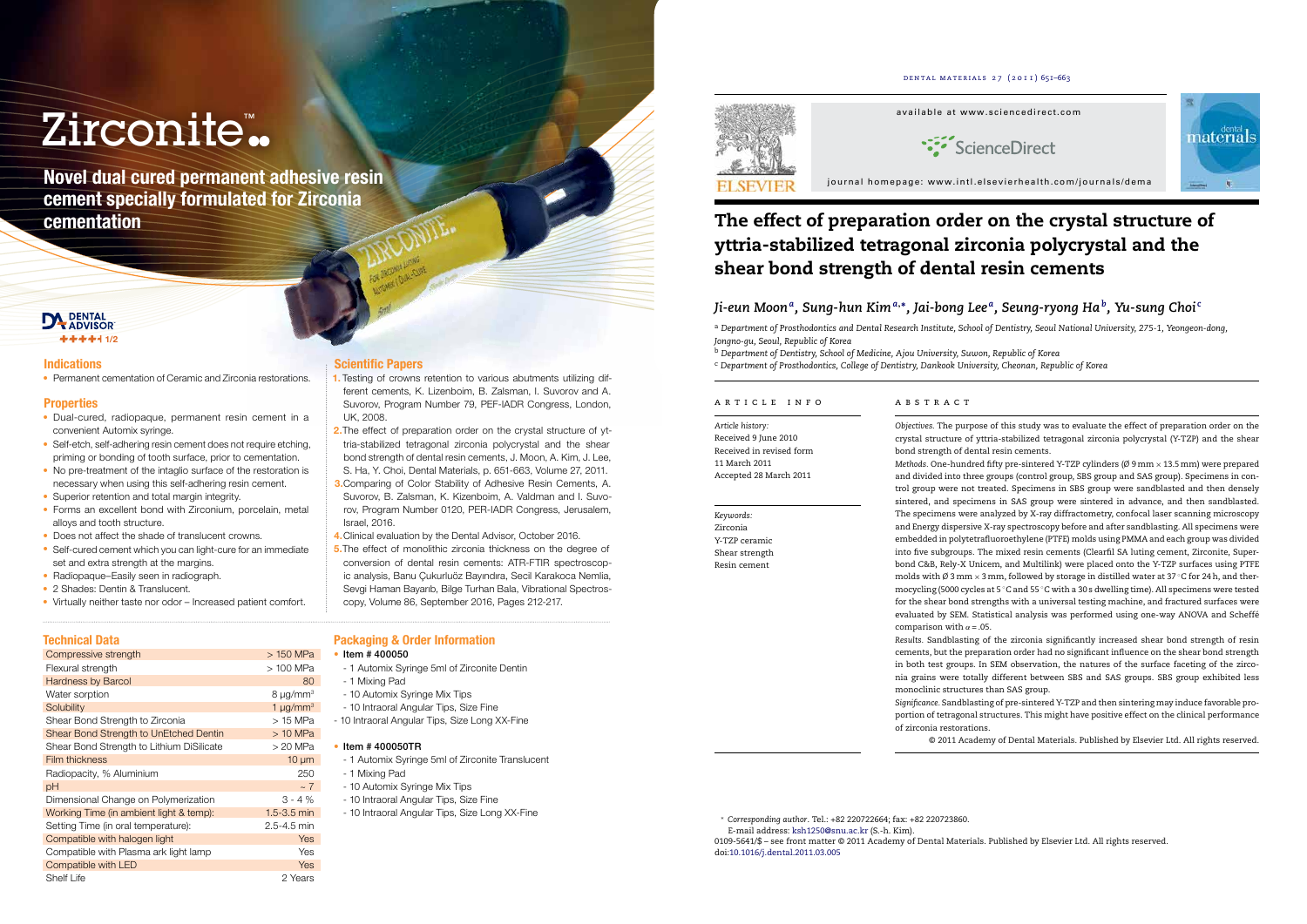#### 1. Introduction

Fixed partial denture materials are changing from porcelain fused to metal to all-ceramic systems due to their biocompatibility and esthetics [1]. The changes have been encouraged by the advent of zirconia with high fracture toughness [2–6]. Pure zirconia exists as a monoclinic (*m*) crystal structure at room temperature and transforms to tetragonal (*t*) structure at 1173  $\degree$ C and cubic structure at 2370  $\degree$ C. When zirconia is cooled down, its volume increases with the cubic or tetragonal to monoclinic transformation. This induces very large stresses within the material, and causes the zirconia to crack [1]. For dental applications, zirconia can be stabilized by the addition of 3 mol% yttrium oxide. As a results, yttria-stabilized tetragonal zirconia polycrystalline (Y-TZP) is metastable in its tetragonal crystalline at room temperature [7–9]. However, when the high stresses are applied to Y-TZP, the tetragonal phase is converted to monoclinic with 4–5% volume increase [9–12].

Sintered zirconia surface should be treated for the micromechanical retention of dental resin cements. Unlike glass ceramics, zirconia is not prone to hydrofluoric acid etching for surface treatment due to the polycrystalline and glass-free structures [13–16]. Thus, air-particle abrasion (sandblasting) has been suggested to roughen the zirconia surface [17]. However, due to the metastability of tetragonal zirconia, the surface treatment is responsible to trigger the transforma-



Fig. 1 – The schematic test protocol.

tion from tetragonal to monoclinic structure. This causes the strength reduction and the enhanced fracture tendency in zirconia because of the missing transformation capacity during critical loading. This is related to the amount of transformation, and may also damage the long-term lifespan of zirconia ceramics [18,19].

consisted of 88–96% ZrO<sub>2</sub>, 4–6% Y<sub>2</sub>O<sub>3</sub> and <1% Al<sub>2</sub>O<sub>3</sub> – (Rainbow, Dentium, Seoul, Korea) of 9 mm diameter and 13.5 mm height were prepared and randomly divided into 3 groups. Control group (No Sandblasting; NS group) was not treated. One test group (Sandblasting Before Sintering; SBS group) was prepared with Al<sub>2</sub>O<sub>3</sub> sandblasting in advance and then densely sintered at 1500 ℃ for 2 h. The other test group (Sandblasting After Sintering; SAS group) was densely sintered in advance at the same condition, and then sandblasted. Air-borne particle abrasion was done making circular movements at a standoff distance of 10 mm with 3 bar pressure for 10 s. SAS group was sandblasted with  $50 \mu m$  grain size, but SBS group was done with  $70 \mu m$  grain size for the similar surface characteristics of the test groups, because pre-sintered Y-TZP tend to undergo their linear shrinkage of up to *circa* 20% during sintering [20,21]. All specimens were cleaned ultrasonically with distilled water in 5 min and rinsed for 1 min. The size of Y-TZP cylinder after densely sintering was 7 mm in diameter and 11 mm in height.

In general, the surface treatment for cementation is carried out after sintering of the zirconia. This may induce increased monoclinic phase of the zirconia. In order to reduce the monoclinic phase, an additional heat treatment should be done. Hence, it could be suggested that sandblasting of the presintered zirconia in advance and then sintering procedure might generate less amount of monoclinic structures than sandblasting after sintering procedure. The purpose of this *in vitro* study was to evaluate the effect of preparation order on the crystal structure of zirconia and on the shear bond strengths of resin cements to zirconia ceramics. The two null hypotheses were that there is no difference (i) in the composition of crystal structures and (ii) in the shear bond strength of resin cements by preparation order on zirconia.

#### 2. Materials and methods

#### *2.1. Preparations of the specimens*

The schematic test protocol used in this study is shown in Fig. 1. Specimens of 150 pre-sintered Y-TZP cylinders – which

> Confocal laser scanning microscopy (CLSM, LSM 5 Pascal, Carl Zeiss Microscopy, Göttingen, Germany) was performed to confirm the similarity of the depths and widths of the scratches in last specimens of SBS group and SAS group. A 543 nm (1 mW) HeNe laser was used as a light source, and the specimens were observed at  $200 \times$  magnification. The measuring area was  $450 \mu m \times 450 \mu m$ , and the height of the *z*-stack was  $30 \mu m$  in  $1 \mu m$  intervals.

#### *2.2. X-ray diffractometry*

Before and after the sandblasting, the specimens were examined by X-ray diffractometry (XRD, Rigaku/JP-D/MAX-2500H, Berlin, Germany). XRD data was collected with  $2\theta$  diffractometer using the  $Cu-K\alpha$  radiation. Diffractogram was obtained from 20 $\degree$  to 70 $\degree$ , at a scan speed of 5 $\degree$ /min and a step size of 0.004◦ covering the location of the highest peaks of *t* and *m* ZrO<sub>2</sub> phases. The relative amount of transformed *m* structure  $(X_M)$  on the zirconia specimens' surfaces was calculated according to the method of Garvie and Nicholson [22].

#### *2.3. Bonding procedure*

Specimens of each group were randomly divided into 5 subgroups depending on each kind of resin cement applied (*N* = 150, *n* = 10). The abbreviations of the experimental groups, preparation order and the used resin luting cements are presented in Table 1.

Five commercial resin cements were used (Table 2). Three of them were dual-curing resin cements: Clearfil SA luting cement, Zirconite and Rely X Unicem and two were chemicalcuring resin cements: Superbond C&B and Multilink.

All specimens were embedded in polytetrafluoroethylene (PTFE) molds (9 mm in inner diameter, 20 mm in outer diameter, and 11 mm in height) using polymethyl methacrylate (PMMA; Vertex-Dental, Dentimex, Zeist, Netherlands), constructing that one surface of the zirconia cylinder remained uncovered for adhering to the resin cement (Fig. 2a).

A PTFE ring with a hole (3 mm in inner diameter and 3 mm in height) was positioned on the uncovered zirconia surface. Base and catalyst of the resin cement were mixed and packed into the hole of the PTFE ring and then cured according to the manufacturers' recommendations. For specimens using Superbond C&B and Multilink, the corresponding primers (Porcelain Liner M and Metal/Zirconia Primer, respectively) were used. The primer was coated in a layer as thin as possible with a disposable brush. The PTFE ring was gently separated one side from the other 30 min after mixing the resin cement (Fig. 2b).





All specimens were stored in distilled water for 24 h at 37 ◦C, followed by thermocycling (5000 cycles at 5  $\degree$ C and 55  $\degree$ C, with a 30 s dwelling time in each bath and 2 s of transferring time) [23].

#### *2.4. Shear bond strength test*

Specimens were mounted in the jig of a universal testing machine (Model 3345, Instron, Canton, MA, USA) and were loaded in shear at a constant crosshead speed of 0.5 mm/min until fracture. Maximum load to failure was recorded by the corresponding software in Newtons, and the shear bond strength was calculated in MPa.

#### *2.5. Scanning electron microscopy (SEM), confocal laser scanning microscopy (CLSM) and energy dispersive X-ray spectroscopy (EDX)*

Randomly selected specimens from all groups were goldcoated with a sputter coater (SC7620 Mini Sputter Coater, Polaron, Schwalbach, Germany) and then mounted on coded brass stubs and examined using the scanning electron microscope (VEGA II LSH, TESCAN, Brno, Czech Republic) at 180× and  $5000\times$  magnification and 20 kV accelerating voltage. Presintered Y-TZP surfaces, sandblasted surfaces with  $70 \mu m$  $Al_2O_3$ , and surfaces after sintering were examined. In addition, sandblasted specimens with 50  $\mu$ m Al<sub>2</sub>O<sub>3</sub> after sintering were also examined, and were compared with former specimens.

The fractured interfacial surfaces of the specimens were also examined using SEM at 50 $\times$  and 2000 $\times$  magnification, and micro-analyzed by Energy dispersive X-ray spectroscopy (EDX, Horiba EX-250, Tokyo, Japan).

#### *2.6. Statistical analysis*

Statistical analyses were performed by using the statistical software (PASW Statistics 18.0 IBM Acquires SPSS Inc.,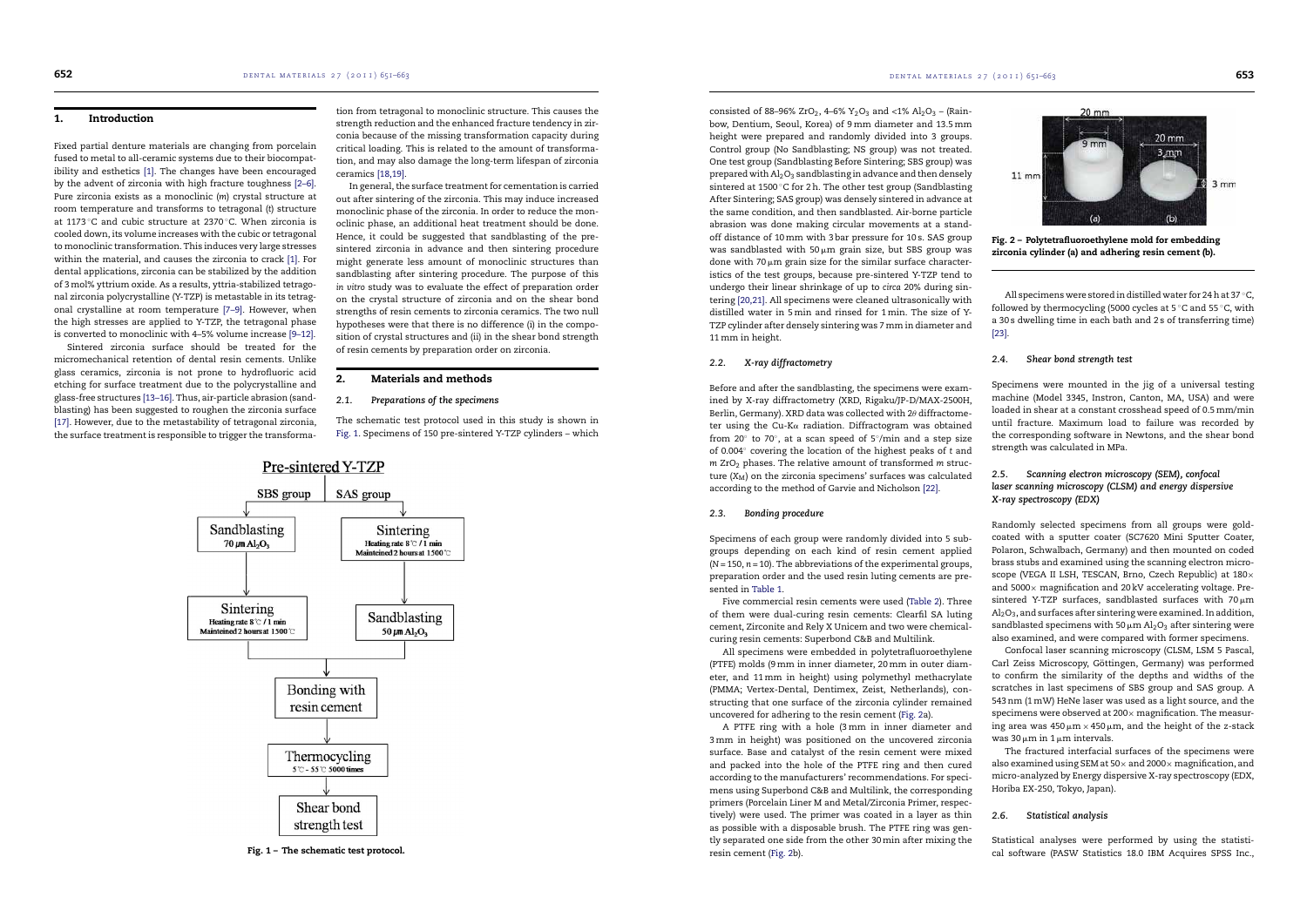| Table 1 - Groups considering preparation order and the types of resin cements. |                               |               |                           |  |  |
|--------------------------------------------------------------------------------|-------------------------------|---------------|---------------------------|--|--|
| Group                                                                          | Preparation order             | Subgroup code | Resin cement              |  |  |
| NS (Control)                                                                   | No sandblasting               | <b>NSC</b>    | Clearfil SA luting cement |  |  |
|                                                                                |                               | <b>NSZ</b>    | Zirconite                 |  |  |
|                                                                                |                               | <b>NSR</b>    | Rely-X Unicem             |  |  |
|                                                                                |                               | <b>NSS</b>    | Superbond C&B             |  |  |
|                                                                                |                               | <b>NSM</b>    | Multilink                 |  |  |
| <b>SBS</b>                                                                     | Sandblasting before sintering | <b>SBSC</b>   | Clearfil SA luting cement |  |  |
|                                                                                |                               | <b>SBSZ</b>   | Zirconite                 |  |  |
|                                                                                |                               | <b>SBSR</b>   | Rely-X Unicem             |  |  |
|                                                                                |                               | <b>SBSS</b>   | Superbond C&B             |  |  |
|                                                                                |                               | <b>SBSM</b>   | Multilink                 |  |  |
| <b>SAS</b>                                                                     | Sandblasting after sintering  | SASC          | Clearfil SA luting cement |  |  |
|                                                                                |                               | SASZ          | Zirconite                 |  |  |
|                                                                                |                               | <b>SASR</b>   | Rely-X Unicem             |  |  |
|                                                                                |                               | SASS          | Superbond C&B             |  |  |
|                                                                                |                               | <b>SASM</b>   | Multilink                 |  |  |



| Material                     | Type        | Zirconia primer          | Characteristics                                                                                                                                                                                                                    | Batch No.          | Manufacturer                         |
|------------------------------|-------------|--------------------------|------------------------------------------------------------------------------------------------------------------------------------------------------------------------------------------------------------------------------------|--------------------|--------------------------------------|
| Clearfil SA luting<br>cement | Dual-curing | $\times$                 | Paste A: Bis-GMA, TEGDMA,<br>MDP, DMA, Silanated<br>barium glass filler,<br>Silanated colloidal silica<br>Paste B: Bis-GMA, DMA,<br>silanated barium glass<br>filler, silanated colloidal                                          | 143BA              | Kuraray Medical<br>Co., Osaka, Japan |
|                              |             |                          | silica, surface treated<br>sodium fluoride                                                                                                                                                                                         |                    |                                      |
| Zirconite                    | Dual-curing | $\times$                 | Paste A: DMA,<br>Methacrylated phosphoric<br>acid esters, MPTMS, Fumed<br>Silica<br>Paste B: Bis-GMA, TEGMA,<br>4-META                                                                                                             | 4146HQBARCZ        | BJM<br>Lab.,Or-Yehuda,<br>Israel     |
| Rely-X Unicem                | Dual-curing | $\times$                 | Powder: glass particles,<br>initiators, silica, substituted<br>pyrimidine, calcium<br>hydroxide, peroxide<br>composite and pigment<br>Liquid: methacrylate<br>phosphoric acid ester, DMA,<br>acetate, stabilizer and<br>initiator. | 3922517            | 3 M ESPE, St Paul,<br>MN, USA        |
| Superbond C&B                | Self-curing | Porcelain Liner M        | Powder: PMMA, Liquid:<br>MMA, 4-META<br>Catalyst: TBB<br>$^{+}$                                                                                                                                                                    | RE1                | Sun Medical,<br>Shiga, Japan         |
|                              |             |                          | Liquid A: MMA, 4-META<br>Liquid B: MMA, TMSPM                                                                                                                                                                                      | TG1<br>(Primer)    |                                      |
| Multilink                    | Self-curing | Metal/zirconia<br>primer | Paste A: DMA, HEMA, fillers,<br><b>BPO</b><br>Paste B: DMA, HEMA, fillers,<br>t-amine                                                                                                                                              | NO7559             | IvoclarVivadent,<br>Schaan,          |
|                              |             |                          | $+$<br>DMA, phosphonic acid<br>acrylate, initiator and<br>stabilizer                                                                                                                                                               | M63563<br>(Primer) | Lichtenstein                         |

HEMA = 2-hydroxyethyl methacrylate; BPO = benzoyl peroxide; TMSPM = 3-(trimethoxysilyl)propyl methacrylate.





**After sintering** No treate 60  $70^{\circ}$ 50

Fig. 3 – XRD patterns obtained from SBS and SAS groups. (a) In SBS, *m* phase peaks showed after sandblasting were disappeared with densely sintering procedure. (b) In SAS group, *m* phase peaks were appeared after sandblasting. Compared with the final graphs, *m* peaks presented higher intensity in SAS group.

Chicago, IL, USA). One-way analysis of variance and multiple comparison Scheffé post hoc tests were performed to verify the effect of preparation order, and two-sample *t*-tests were used to detect the differential effect of cements. The test was performed at a significance level of 0.05.

 $20^{\circ}$ 

 $30$ 

40

 $2q[°]$ 

#### 3. Results

#### *3.1. X-ray diffractometry*

According to the XRD patterns in SBS group, pre-sintered Y-TZP ceramics consisted of almost 100% tetragonal structures. After sandblasting with 70  $\mu$ m Al<sub>2</sub>O<sub>3</sub>, detectable monoclinic peaks with marked preference of the M  $(1 \ 1 \ \overline{1})$  and M  $(111)$ appeared in the XRD pattern (Fig. 3a). Relative amount of the monoclinic phase on sandblasted pre-sintered specimen was 16.9%. After the sintering process, however, monoclinic peaks of M  $(1\ 1\ 1)$  and M  $(111)$  were dramatically decreased to almost zero and were similar to the XRD pattern of no sandblasted pre-sintered Y-TZP ceramics. In SAS group, on the other hand, there were no monoclinic structures in sintered Y-TZP with no surface treatment (Fig. 3b), but after the sandblasting procedure, remarkable M  $(1 \ 1 \ \overline{1})$  and M  $(111)$  peak appeared. The monoclinic phase was 11.4%.

#### *3.2. Shear bond strength*

The mean values and the respective standard deviations of shear bond strength in all subgroups are listed in Table 3 and illustrated in Fig. 4. Superbond C&B plus Porcelain Liner M had the highest values, whereas Multilink plus Metal/Zirconia primer failed with the lowest values in all groups. In NS group, the second lowest value was obtained with Zirconite, but it showed the second highest value in SBS and SAS groups. The same sequence occurred in SBS and SAS groups, and there was no significant difference in shear bond strength between them.

#### *3.3. Scanning electron microscopy (SEM), confocal laser scanning microscopy (CLSM) and energy dispersive X-ray spectroscopy (EDX)*

Microscopic examination of the specimens revealed that erosive wears through chipping occurred during sandblasting which leveled the surface of pre-sintered and sintered zirconia materials (Fig. 5). The SEM image of pre-sintered zirconia specimen with no treatment shows microstructures of grained Y-TZP ceramics (Fig. 5a and b), but the sandblasted presintered zirconia ceramic shows visible increased surface roughness in the topography (Fig. 5c and d). The surface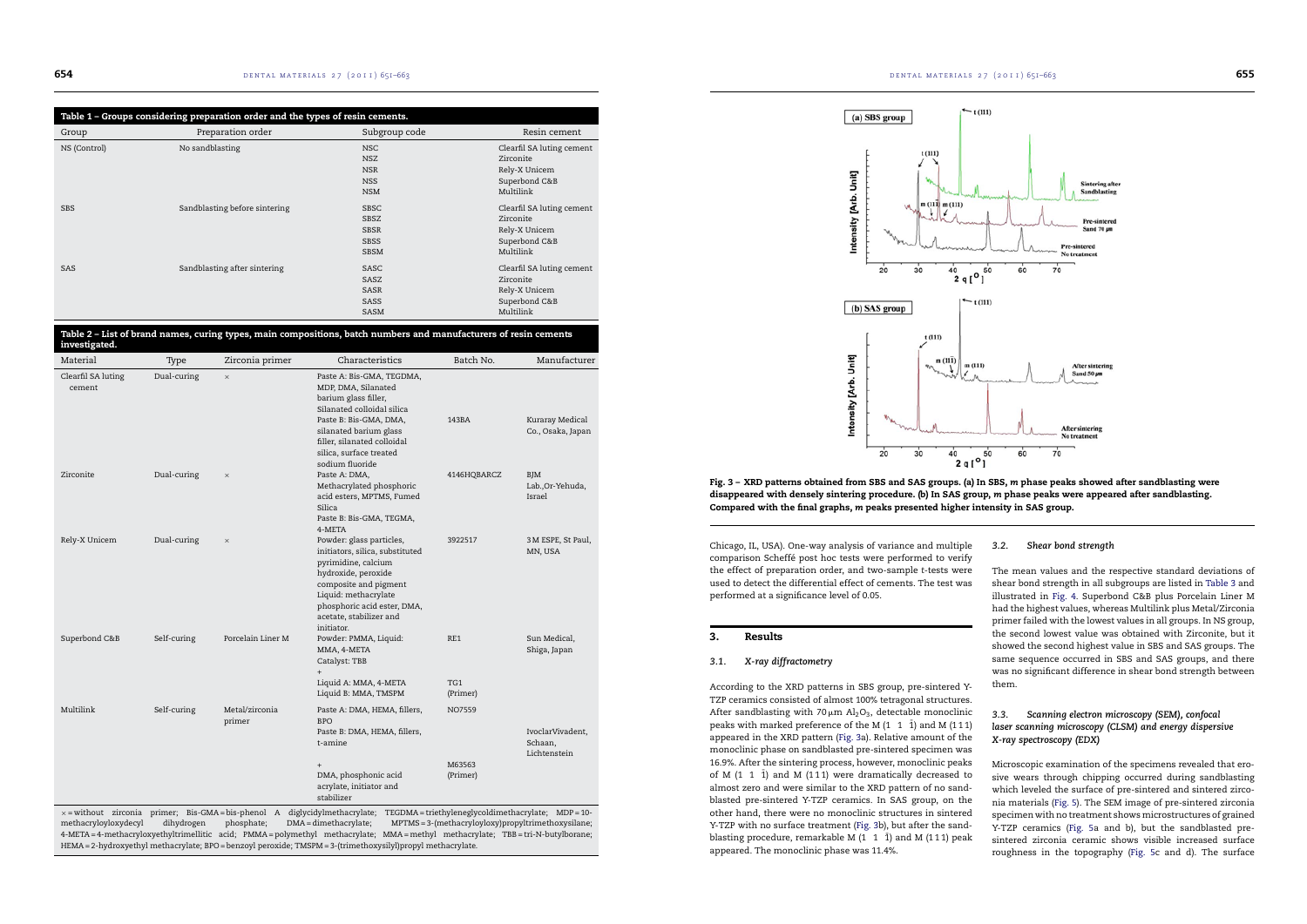| Table 3 - Mean values and standard deviations in parenthesis of shear bond strength (MPa) of resin cement investigated. |                                                                                                            |                                          |            |  |  |
|-------------------------------------------------------------------------------------------------------------------------|------------------------------------------------------------------------------------------------------------|------------------------------------------|------------|--|--|
| Code                                                                                                                    | Preparation order                                                                                          | Resin cement                             | Mean (SD)  |  |  |
| <b>NSC</b>                                                                                                              | No sandblasting                                                                                            | Clearfil SA luting cement <sup>a</sup>   | 3.43(0.4)  |  |  |
| <b>NSZ</b>                                                                                                              |                                                                                                            | Zirconiteb                               | 1.22(1.4)  |  |  |
| <b>NSR</b>                                                                                                              |                                                                                                            | Rely-X Unicem <sup>a</sup>               | 3.36(0.8)  |  |  |
| <b>NSS</b>                                                                                                              |                                                                                                            | Superbond C&B                            | 8.60(3.9)  |  |  |
| <b>NSM</b>                                                                                                              |                                                                                                            | Multilink <sup>b</sup>                   | 0.19(0.2)  |  |  |
| <b>SBSC</b>                                                                                                             | Sandblasting before sintering                                                                              | Clearfil SA luting cement <sup>c,d</sup> | 7.75(3.3)  |  |  |
| <b>SBSZ</b>                                                                                                             |                                                                                                            | Zirconite <sup>e</sup>                   | 12.81(3.2) |  |  |
| <b>SBSR</b>                                                                                                             |                                                                                                            | Rely-X Unicem <sup>d,e</sup>             | 9.04(2.9)  |  |  |
| <b>SBSS</b>                                                                                                             |                                                                                                            | Superbond C&B                            | 19.69(3.7) |  |  |
| <b>SBSM</b>                                                                                                             |                                                                                                            | Multilink <sup>c</sup>                   | 4.10(2.0)  |  |  |
| SASC                                                                                                                    | Sandblasting after sintering                                                                               | Clearfil SA luting cement <sup>f,g</sup> | 7.85(2.3)  |  |  |
| SASZ                                                                                                                    |                                                                                                            | Zirconiteh                               | 13.62(3.3) |  |  |
| SASR                                                                                                                    |                                                                                                            | Rely-X Unicem <sup>g</sup>               | 8.63(2.3)  |  |  |
| SASS                                                                                                                    |                                                                                                            | Superbond C&Bh                           | 17.90(4.8) |  |  |
| SASM                                                                                                                    |                                                                                                            | Multilinkf                               | 4.17(1.5)  |  |  |
| $SD = standard deviation$ .                                                                                             |                                                                                                            |                                          |            |  |  |
|                                                                                                                         | Same superscript letters denote subgroups which were not significantly different (Scheffé test: p > 0.05). |                                          |            |  |  |



Fig. 4 – Box–plot diagram comprising the shear bond strengths (MPa) of 15 subgroups. (*n* = 10).

exhibited grain structures of Y-TZP ceramic after sintering and it has blunt and round edges (Fig. 5e and f). On the other hand, a densely sintered zirconia specimen before sandblasting (Fig. 5g and h) shows needle-like appearance after sandblasting (Fig. 5i and j).

The representative images measured by CLSM are shown in Fig. 6. Differences of specimen surfaces were verified from reconstructed 3-dimensional images.

The surface roughness (Sa) of the SBS group  $(0.664 \pm 0.049 \,\mu m)$  and the SAS group  $(0.654 \pm 0.072 \,\mu m)$ were similar, and there was no significant difference between them.

In SBS group, the graph of a middle base line of the specimen shows more irregular outlines (Fig. 6a). It seemed that the soft pre-sintered zirconia was affected by the sandblasting preparation more than the sintered zirconia. In SAS group, the graph outline shows uniform surface roughness (Fig. 6b).

Figs. 7 and 8 show the representative SEM images and EDX spectra of the fractured interfaces in the specimens of Superbond C&B which exhibited the strongest shear bond strength to zirconia and Multilink which exhibited the weakest shear bond strength.



Fig. 5 – Scanning electron micrographs (the left sides magnification  $180x$  and the right sides 5000 $x$ ) of zirconia ceramic surfaces; (a, b) no treatment pre-sintered Y-TZP; (c, d) sandblasted pre-sintered Y-TZP; (e, f) sintered Y-TZP after early sandblasting; (g, h) no treatment sintered Y-TZP; (i, j) sandblasted Y-TZP after early sintering.



The EDX spectra reveal the composition of fractured surface sections of specimens, these spectra prove that high zirconium peaks and low oxide levels are shown in the zirconia section. On the other hand, EDX spectra obtained on the cement failure areas exhibit decreased zirconium peaks and obvious peaks of carbon due to the amount of remained resin cements, respectively.

As a control group, specimens in NSS group were examined under 50 $\times$  magnification, and some residual cement were observed on the surface of specimens, especially around the marginal rim of the interfacial area (Fig. 7a). On the right side of EDX spectra of cement compared to the left side, the zirconia peak appeared shorter and carbon peak appeared weakly. On the other hand, specimens in NSM group were observed with almost no remnant cement, with zirconia surface being smooth and clean even under  $2000 \times$  magnification (Fig. 8a).

It is difficult to distinguish the differences of zirconia crystal in the failure mode in the test group due to the strong bond strength to Superbond C&B (Fig. 7b and c). However, in subgroup SBSM, curls of zirconia grains and partially fractured resin cements are observed (Fig. 8a). Subgroup SASM shows the coarse and rough surface texture of zirconia grains with some cohesive failure of resin cements (Fig. 8b). In Fig. 8b and c, relatively small amount of cement is noted in fractured surfaces by cohesive failure mode compared to the Fig. 7b and c.

#### 4. Discussion

Zirconia has acid-resistant or non-etchable characteristics [13–16]. Surface treatment of the zirconia such as sandblasting is recommended to improve bonding strength of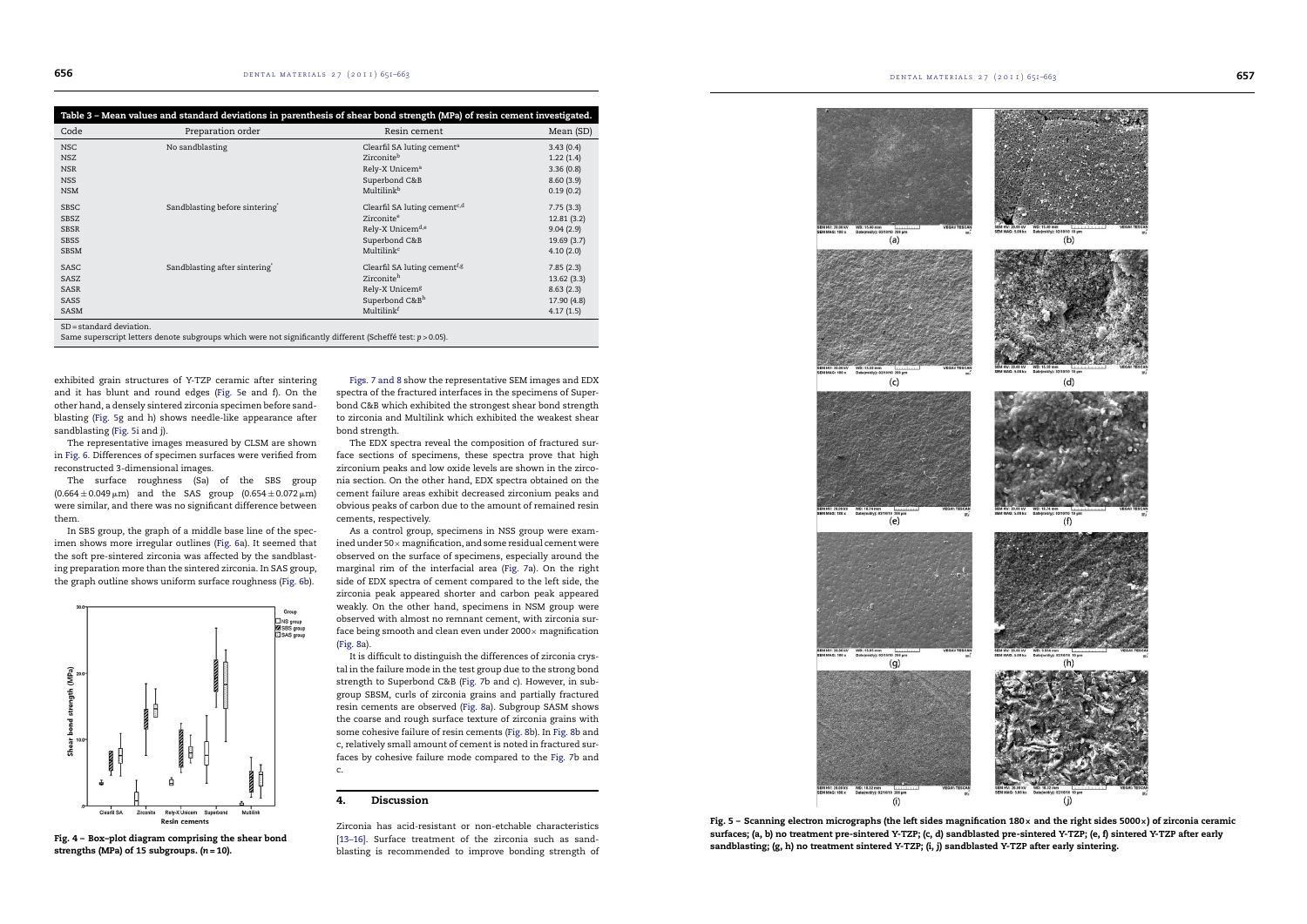

Fig. 6 – The representative CLSM images of the last step of each group specimens (a, b). (a) Sintered zirconia specimen undergone sandblasting in advance; (b) sandblasted zirconia specimen undergone sintering in advance.

resin cements [17,24–26]. However, it is considered that sandblasting generates stress on zirconia surfaces and accelerates *t*→*m* transformation [27,28]. In the SBS group, XRD pattern revealed lower monoclinic phase than in the SAS group. The relative monoclinic phase  $(X_M$  in %) of sandblasted pre-sintered Y-TZP specimens was 16.9%, but, the values dropped almost zero after sintering. This might be explained by that sandblasting procedure itself induced *t*→*m* transformation, but reverse transformation  $(m \rightarrow t)$  occurred during the sintering process [29]. The sandblasting process affected the zirconia crystal and surface structure on both groups, but the densely sintering process could reduce the proportion of monoclinic phase. Consequently, the final proportion of the monoclinic phase was almost zero in the SBS groups, but, 11.4% in the SAS groups. Therefore, the first null hypothesis that there is no difference in the composition of crystal structures by preparation order on zirconia could be rejected.

Control group displayed the lowest bonding strength. The highest bond strength value was recorded when Superbond C&B plus Porcelain Liner M were used on SBS group, but the value was not significantly different from that of SAS group. Like this, there was no significant difference of bond strength values in the same cements between two test groups. However, significant differences of bond strength values were shown among the resin cements. For instance, Superbond C&B with Porcelain Liner M (subgroup SBSS) showed the highest value (19.70 $\pm$ 3.7 MPa), while Multilink with Metal/Zirconia primer (subgroup SBSM) showed the lowest one (4.10  $\pm$  2.0 MPa). Regardless of the significant differences in the shear bond strength among the resin cements, there were no significant differences of the bond strength between two test groups with different preparation order during procedure. In addition, all test groups with sandblasting



Fig.  $7$  – SEM photographs (at the top sides magnification 50 $\times$  and the middle sides 2000 $\times$ ) and EDX spectra (at the bottom sides) of zirconia ceramic surfaces cemented with Superbond C&B (a–c): (a) specimen of group NSS; (b) specimen of group SBSS; (c) specimen of group SASS. R is represented resin cement, and Zr is represented zirconia.

exhibited a significant increase of bonding strength compared with the control group. Thus, the second null hypothesis that there is no difference in the shear bond strength of resin cements by preparation order on zirconia could be accepted.

The highest mean value of shear bond strength of resin cement was shown in Superbond C&B. This finding is in well agreement with other studies [5,30]. This might be explained by the viscosity of the resin cement [31]. The resin cement with low viscosity can flow easily into the microporosities of the sandblasted zirconia surface to have larger adhesion surfaces, but not when luted with high viscous resin cement, Multilink. In the figures of fracture photographs, the subgroups of Superbond C&B had higher rate of cohesive failure mode of resin cements than the subgroups of Multilink.

4-META and MDP in resin cements plays an important role in the bonding of resin cement to zirconia [32]. Previous studies have shown that 4-META and MDP act as coupling agents, due to the reaction between the hydroxyl groups in 4-META or the hydrogen groups in MDP and zirconia, similar to the reaction between silane coupling agents and silica-based ceramics [26,33]. Dérand and Dérand found that the filler-free resin cement containing 4-META/MMA-TBB exhibited the highest bond strength to Y-TZP [30]. This study showed similar results. The 4-META containing resin cements, Superbond C&B and Zirconite, exhibited the highest shear bond strength to zirconia surface. 4-META containing ceramic primer, Porcelain Liner M, might also influence the results. However, Zirconite in control group showed low value of bond strength, but in the sandblasted group it revealed the second highest bond strength. It seemed that the effect of 4-META in Zirconite was enhanced under the circumstances where micromechanical bonding is possible. Accordingly, when Zirconite

**658 dental materials 27 (2011) 651–663** 

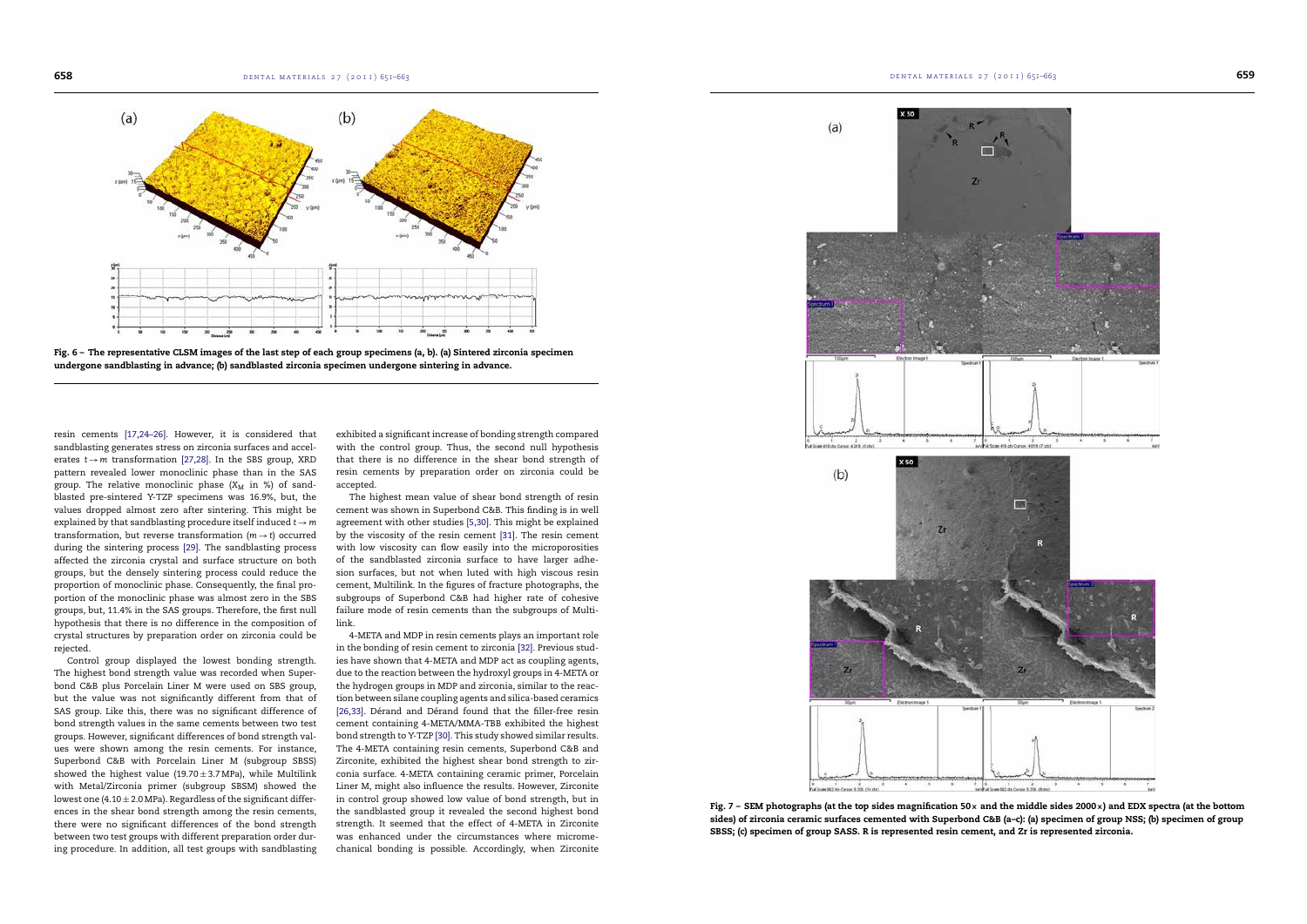DENTAL MATERIALS 27 (2011) 651–663



is used for the bonding with zirconia, sandblasting of the zirconia surface is necessary. However, the MDP-containing resin cement, Clearfil SA luting cement, showed relatively lower bonding strength than other cements. Further study of different MDP-containing resin cements should be carried out.

The micromechanical retention is very important for the bonding of resin cement. Both the penetration of the resin cement and *in situ* polymerization are responsible for the bonding of the resin cement to the ceramic restorations [34]. According to Tsuo et al., recommended air-borne particle size for sintered zirconia is 50 $\mu$ m [20]. Another study concluded that air-borne particle abrasion with either smaller (50  $\mu$ m) or larger (110  $\mu$ m) particles is of beneficial for zirconia with a machined surface in terms of shear bond strength [21,35]. In this study, air-borne particle size of 50  $\mu$ m was used in the SAS group and size of  $70 \mu m$  was selected in the SBS group in order to obtain the similar surface roughness between the two test groups. This was confirmed by no significant differences in the surface roughness values (Sa) between them shown in Fig. 6. Interestingly, the SEM and 3D images showed that the natures of the surface feature of the zirconia grains were quite different between the SBS group and the SAS group (Figs. 5 and 6). Overall observation of the SBS group revealed that the specimens have blunt and melted-round surfaces. Whereas, the SAS group showed

that the specimens had coarse and needle-like rough surfaces.

Within the limitations of this study, sandblasting of presintered zirconia before sintering has several advantages. Firstly, the preparation order can produce surface roughness of zirconia ceramic with round depressions and projections. On the other hand, sandblasting of pre-sintered zirconia after sintering can produce sharp pointed dents and projections with needle-like edges which might cause the initiation of crack propagation in the zirconia and resin cement or increase their fracture potential. Secondly, the increased contents of the tetragonal structures after sintering can be achieved. This may improve the mechanical properties of zirconia ceramics. Thirdly, total fabrication time of zirconia restoration can be reduced because heat treatment to reduce monoclinic phase which was produced during sandblasting of the sintered zirconia can be omitted. However, there are possibilities of impairing the margin of zirconia coping and embedding of aluminum oxide particles into the zirconia ceramic during sandblasting of pre-sintered zirconia. In addition, this is technique sensitive, and demands precautions. Therefore, the further research must be carried out about standoff distance of sandblasting, shooting pressure, time taken and cleansing procedure for establishing the exact protocol. The clinical trials must be also carried out to prove the long-term effect of the preparation protocol.



Fig. 8 – SEM photographs (at the topsidesmagnification 50× and the middle sides 2000×) and EDX spectra (at the bottom sides) of zirconia ceramic surfaces cemented with Multilink (a–c): (a) specimen of group NSM; (b) specimen of group SBSM; (c) specimen of group SASM. R is represented resin cement, and Zr is represented zirconia.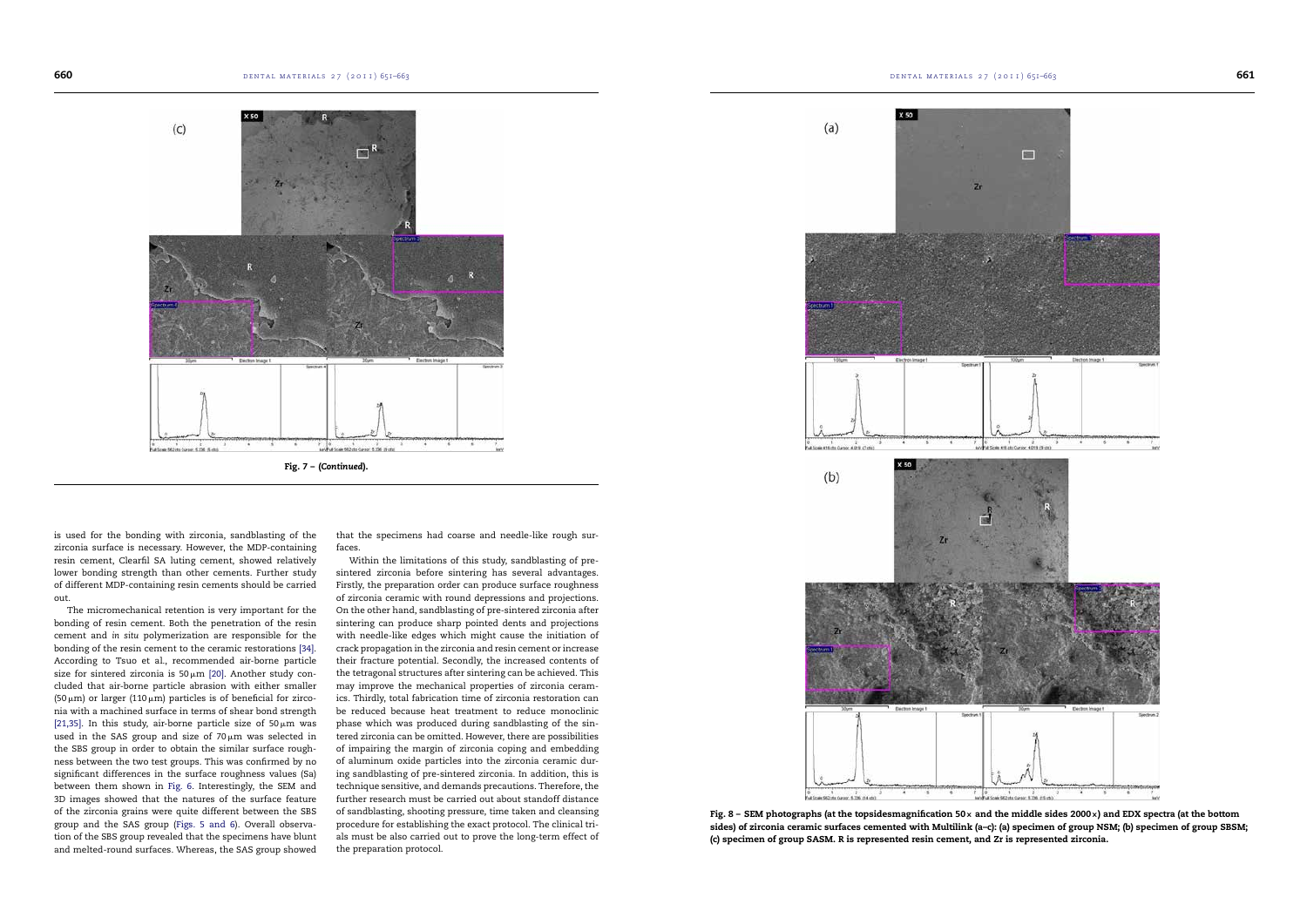

Fig. 8 – (*Continued*).

#### Acknowledgments

This study was supported by the research grant No. 03- 2009-0017 from the Seoul National University Dental Hospital Research Fund.

The Y-TZP ceramic materials (Rainbow, Dentium, Seoul, Korea) used in this study were generously supplied by their manufacturers.

We are indebted to Dr. Byung-ho Yoon, Soon-hyo Park and Kwang-il Park of Genoss for technical XRD, scanning electron microscopy supports, and their advices.

#### **REFERENCES**

- [1] Tholey MJ, Swain MV, Thiel N. SEM observations of porcelain Y-TZP interface. Dent Mater 2009;25:857–62.
- [2] Fischer H, Weber M, Marx R. Lifetime prediction of all-ceramic bridges by computational methods. J Dent Res 2003;82:238–42.
- [3] Luthardt RG, Holzhüter M, Sandkuhl O, Herold V, Schnapp JD, Kuhlisch E, et al. Reliability and properties of ground Y-TZP-zirconia ceramics. J Dent Res 2002;81:487–91.
- [4] Suttor D, Bunke K, Hoescheler S, Hauptmann H, Hertlein G. LAVA – the system for all-ceramic  $ZrO<sub>2</sub>$  crown and bridge frameworks. Int J Comput Dent 2001;4:195–206.
- [5] Ernst CP, Cohnen U, Stender E, Willershausen B. In vitro retentive strength of zirconium oxide ceramic crowns using different luting agents. J Prosthet Dent 2005;93:551–8.
- [6] Giordano RA. Dental ceramic restorative systems. Compend Contin Educ Dent 1996; 17:779-82, 784-6 passim, 794.
- [7] Richerson DW. Modern ceramic engineering: properties, processing, and use in design. New York: Marcel Dekker; 1992. pp. 756–762.
- [8] Kelly JR, Denry I. Stabilized zirconia as a structural ceramic: An overview. Dent Mater 2008;24:289–98.
- [9] Christel P, Meunier A, Heller M, Torre JP, Peille CN. Mechanical properties and short-term in vivo evaluation of yttrium-oxide–partially-stabilized zirconia. J Biomed Mater Res 1989;23:45–61.
- [10] Lawson S. Environmental degradation of zirconia ceramics. J Eur Ceram Soc 1995;15:485–502.
- [11] Zhang Y, Lawn BR, Rekow ED, Thompson VP. Effect of sandblasting on the long-term performance of dental ceramics. J Biomed Mater Res 2004;71B:381–6.
- [12] Wolfart M, Lehmann F, Wolfart S, Kern M. Durability of the resin bond strength to zirconia ceramic after using different surface conditioning methods. Dent Mater 2007;23:45–50.
- [13] Amaral R, Ozcan M, Bottino MA, Valandro LF. Microtensile bond strength of a resin cement to glass infiltrated zirconia-reinforced ceramic: the effect of surface conditioning. Dent Mater 2006;22:283–90.
- [14] Atsu SS, Kilicarslan MA, Kucukesmen HC, Aka PS. Effect of zirconium-oxide ceramic surface treatments on the bond strength to adhesive resin. J Prosthet Dent 2006;95:430–6.
- [15] Bottino MA, Valandro LF, Scotti R, Buso L, Effect of surface treatments on the resin bond to zirconium-based ceramic. Int J Prosthodont 2005;18:60–5.
- [16] Blatz MB, Sadan A, Kern M. Resin-ceramic bonding: a review of the literature. J Prosthet Dent 2003;89:268–74.
- [17] Qeblawi DM, Muñoz CA, Brewer JD, Monaco Jr EA. The effect of zirconia surface treatment on flexural strength and shear
- bond strength to a resin cement. J Prosthet Dent 2010;103:210–20.
- [18] Schubert H, Frey F. Stability of Y-TZP during hydrothermal treatment: neutron experiments and stability considerations. J Eur Ceram Soc 2005;25:1597–602.
- [19] Shimizu K, Oka M, Kumar P, Kotoura Y, Yamamuro T, Makinouchi K, et al. Time-dependent changes in the mechanical properties of zirconia ceramic. J Biomed Mater Res 1993;27:729–34.
- [20] Tsuo Y, Yoshida K, Atsuta M. Effect of alumina-blasting and adhesive primers on bonding between resin luting agent and zirconia ceramics. Dent Mater J 2006;25:669–74.
- [21] Heydecke G, Butz F, Binder JR, Strub JR. Material characteristics of a novel shrinkage-free ZrSiO<sub>4</sub> ceramic for
- the fabrication of posterior crowns. Dent Mater 2007;23:785–91.
- [22] Garvie RC, Nicholson PS. Phase analysis in zirconia systems. J Am Ceram Soc 1972;55:303–5.
- [23] Ernst CP, Canbek K, Euler T, Willershausen B. In vivo validation of the historical in vitro thermocycling temperature range for dental materials testing. Clin Oral Invest 2004;8:130–8.
- [24] Özcan M, Vallittu PK. Effect of surface conditioning methods on the bond strength of luting cement to ceramics. Dent Mater 2003;19:725–31.
- [25] Valandro LF, Özcan M, Bottino MC, Bottino MA, Scotti R, Bona AD. Bond strength of a resin cement to high-alumina and zirconia-reinforced ceramics: the effect of surface conditioning. J Adhes Dent 2006;8:175–81.
- [26] Yoshida K, Tsuo Y, Atsuta M. Bonding of dual-cured resin cement to zirconia ceramic using phosphate acid ester

monomer and zirconate coupler. J Biomed Mater Res B Appl Biomater 2006;77:28–33.

- [27] Peterson IM, Pajares A, Lawn BR, Thompson VP, Rekow ED. Mechanical characterization of dental ceramics by herzian contacts. J Dent Res 1998;77:589–602.
- [28] Kosmac T, Oblak C, Jevnikar P, Funduk N, Marion L. The effect of surface grinding and sandblasting on flexural strength and reliability of Y-TZP zirconia ceramic. Dent Mater 1999;15:426–33.
- [29] Michael VS, Richard H, Hannink J. Metastability of the martensitic transformation in a 12 mol% Ceria-Zirconia Alloy: II, grinding studies. J Am Ceram Soc 2005;72:1358–64.
- [30] Dérand P, Dérand T. Bond strength of luting cements to zirconium oxide ceramics. Int J Prosthodont 2000;13:131–5.
- [31] Hahn P, Attin T, Gröfke M, Hellwig E. Influence of resin cement viscosity on microleakage of ceramic inlays. Dent Mater 2001;17:191–6.
- [32] Ueno T, Kumagai T, Hirota K. The characteristic of metal primer 'GC METAL PRIMER II'. J Dent Res 1997;76(Special Issue 312):Abstract No. 2385.
- [33] Atsuta M, Nagata K, Turner DT. Strong composites of dimethacrylates with 4-methacryloxyethyl trimellitic anhydride. J Biomed Mater Res 1983;17:679–90.
- [34] Borges GA, Sophr AM, de Goes MF, Sobrinho LC, Chan DC. Effect of etching and airborne particle abrasion on the microstructure of different dental ceramics. J Prosthet Dent 2003;89:479–88.
- [35] Phark JH, Duarte Jr S, Blatz M, Sadan A. An in vitro evaluation of the long-term resin bond to a new densely sintered high-purity zirconium-oxide ceramic surface. J Prosthet Dent 2009;101:29–38.